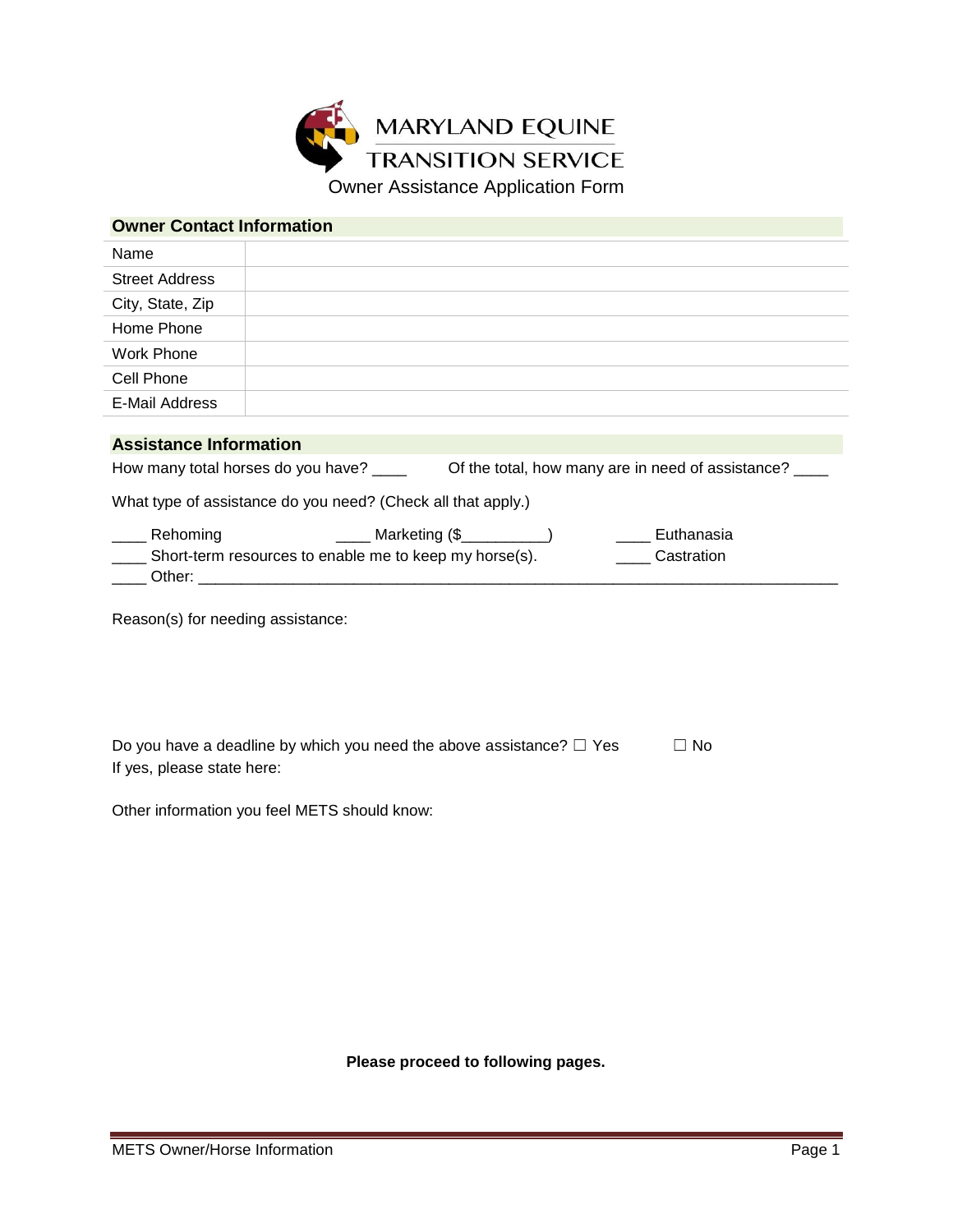## **Horse Information**

Please complete the below information for EACH horse. If you have more than two horses, please copy and paste a chart below or notify the METS Director for assistance.

| <b>Registered Name</b>        |                           |
|-------------------------------|---------------------------|
| Nickname                      |                           |
| Age                           |                           |
| <b>Breed</b>                  |                           |
| Sex                           |                           |
| Height                        |                           |
| Rideable (yes/no)             | If yes, what level rider? |
| Health/Behavioral<br>Concerns |                           |
| Special<br>Needs/Requirements |                           |
| Other Important Info          |                           |
| Facility Name & Phone         |                           |
| <b>Street Address</b>         |                           |
| City, State, Zip              |                           |

| <b>Registered Name</b>        |                           |
|-------------------------------|---------------------------|
| Nickname                      |                           |
| Age                           |                           |
| <b>Breed</b>                  |                           |
| Sex                           |                           |
| Height                        |                           |
| Rideable (yes/no)             | If yes, what level rider? |
| Health/Behavioral<br>Concerns |                           |
| Special<br>Needs/Requirements |                           |
| Other Important Info          |                           |
| Facility Name & Phone         |                           |
| <b>Street Address</b>         |                           |
| City, State, Zip              |                           |